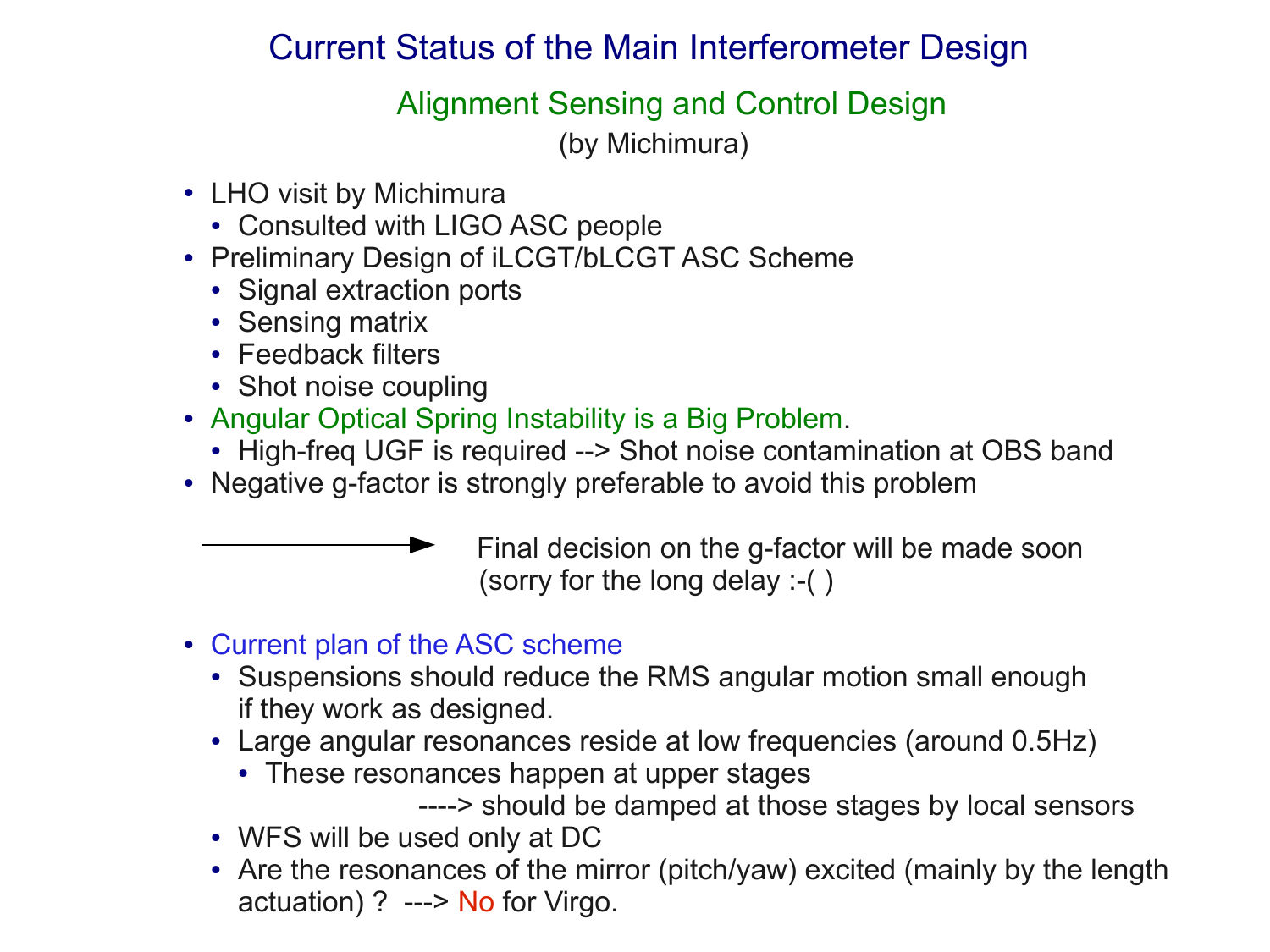# Opto-mechanical TF

- $\cdot$  gITM=1.00, gETM=0.57(flat-7km)
- kSOFT=-33.8 Nm, kHARD=4.4 Nm



SOFTがunstableで、共振周波数も高いため、SOFTを 制御するのは大変そう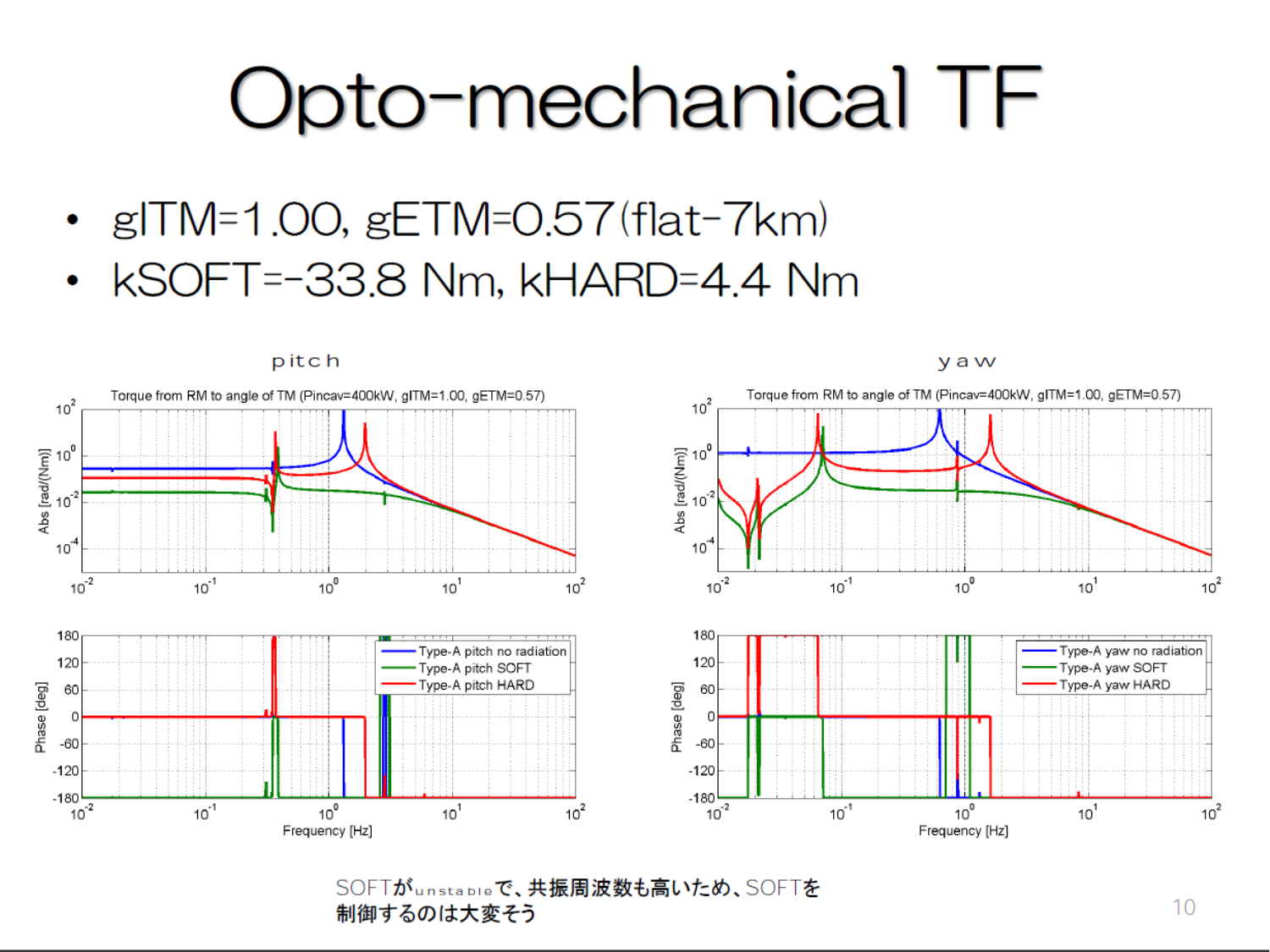# Opto-mechanical TF

- $g|TM=-0.88$ ,  $gETM=-0.58(1.6km-1.9km)$
- kSOFT=-4.6 Nm, kHARD=28.2 Nm



SOFTはunstable。pitchのSOFTに関してはまあまあ? yawのSOFTは共振周波数ちょっと高い。 HARDが結構高い。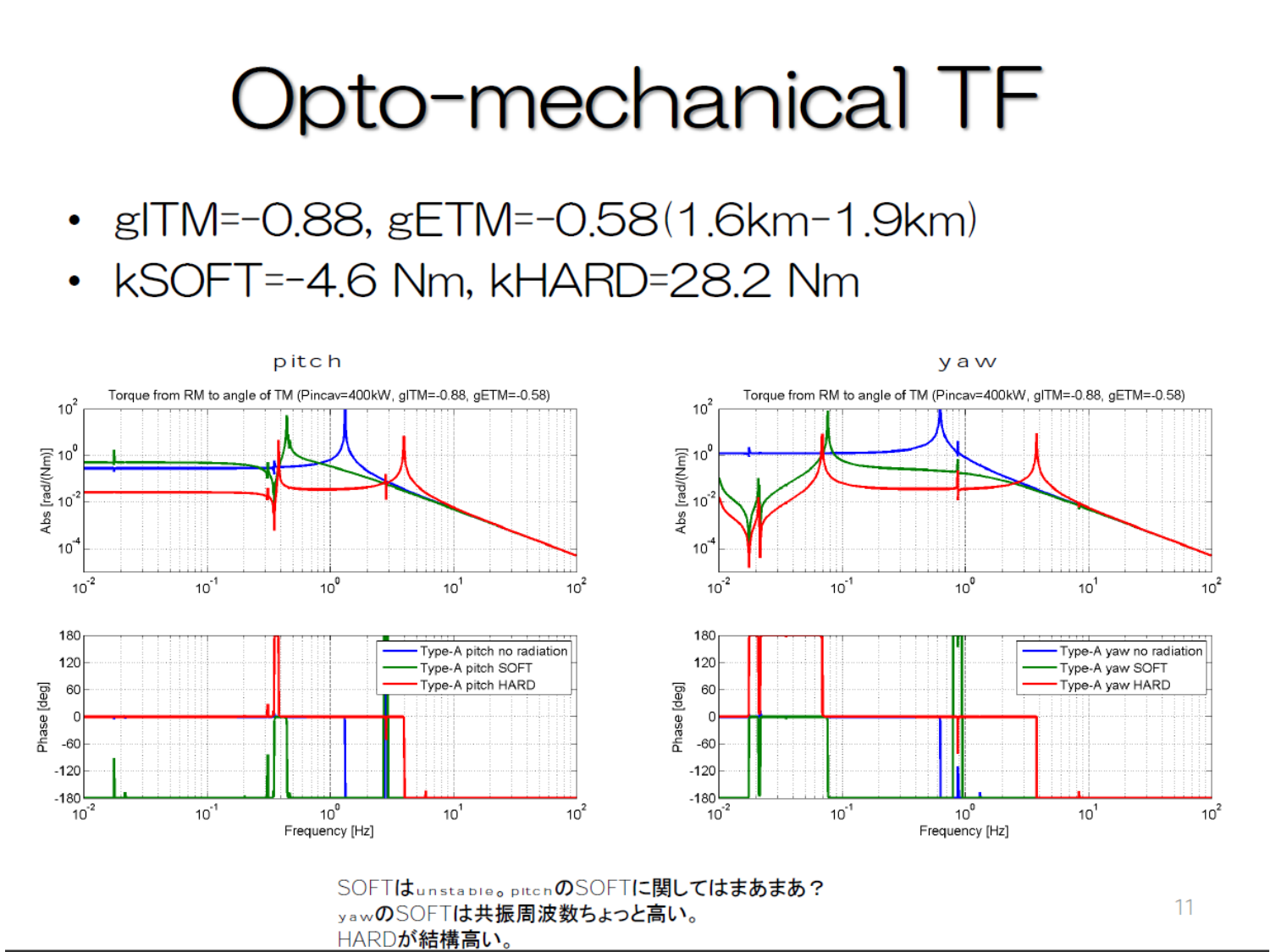#### Better damping must be done